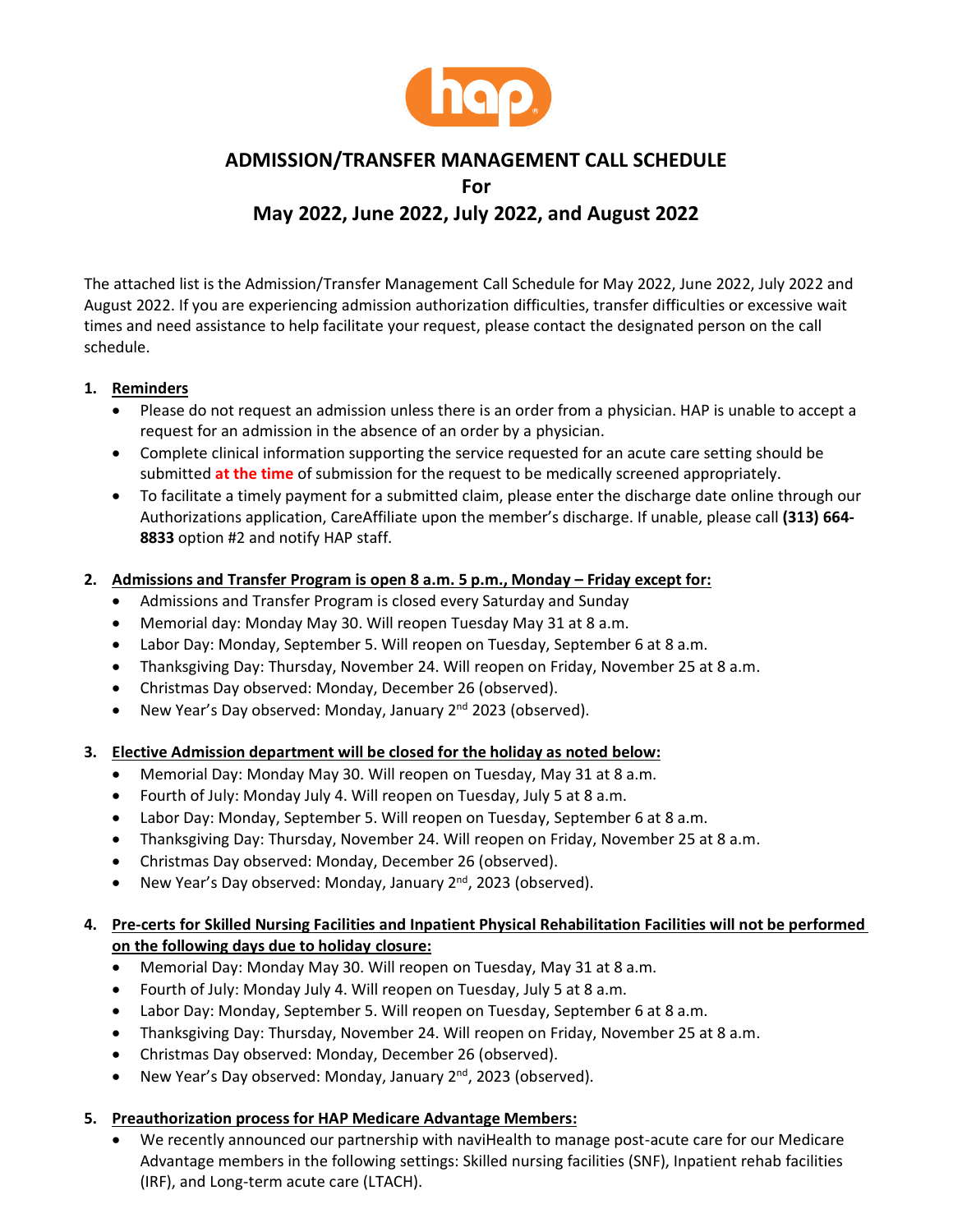- Preauthorization requests need to be submitted to naviHealth by one of these methods: Online via naviHealth's portal, or via phone **(855) 514-3603** or fax **(888) 927-0718**.
- For submission requirements, FAQs and other information, please visit **https://navihealth.com/ partners/hap/resources/**
- **6. Highly Preferred Skilled Nursing Facilities: During business week, including holiday, after business hours and weekend closure instructions:**
	- Highly Preferred Skilled Nursing Facilities will review referral information for medical appropriateness and accept members who meet skilled InterQual/CMS criteria without prior authorization from HAP.
		- The Highly Preferred Skilled Nursing Facilities will fax the necessary clinical documentation to HAP within 3-5 business days of the member's date of admission to complete the authorization process.
	- Acute hospital and Henry Ford Home Health Care providers are not required to submit pre-cert information to HAP for admission to any of the designated Highly Preferred skilled nursing facilities.
	- Henry Ford Home Health Care providers can refer members to Highly Preferred skilled nursing facilities for admission acceptance for members who were recently discharged from an acute care setting within the past 14 days, required daily skilled services, and have failed in their home setting.
	- The Highly Preferred Skilled Nursing Facility process is not available for HAP Medicare members that naviHealth manages and does require prior authorization.
	- If there are questions or concerns, hospital case managers and discharge planners, skilled nursing facility staff or inpatient rehab unit staff may contact the HAP management on call on a 24/7 basis. The current on call schedule is available online:
		- Visit **hap.org/providers;** *Provider resources; Admission & Transfer Management On-Call Schedule*
		- Log in at **hap.org**; *Quick Links*; *Admission & Transfer Management On Call Schedule*

## **7. HAP's Restore Care Coordination Programs**

- HAP members that are admitted to your facility may be enrolled in a HAP Care Coordination program. Members enrolled in these programs are typically high risk for readmission or have multifaceted clinical and psychosocial issues and require intense care coordination efforts on the part of their case managers to stabilize their clinical condition and prevent the frequent reoccurrence of emergency room visits and urgent/emergent inpatient hospitalization.
- When a member who is enrolled in one of our HAP Care Coordination programs is admitted to the inpatient hospital setting, the RN Health Care Coordinator may contact the hospital Utilization Review or Case Management department to obtain a current clinical status and discharge plan. As the case manager in the outpatient setting, the RN Health Care Coordinator may also be able to share valuable information with the hospital case manager regarding the member's barriers to care, home situation and ability to manage their condition in the outpatient setting. We appreciate your assistance in supplying timely clinical updates and discharge plans and partnering with our nurses to effectively coordinate the care of these members to prevent readmissions.

# **8. HAP's Comfort and Palliative Care Program**

• HAP, in partnership with Henry Ford Hospice, Reverence Home Care and Hospice of Michigan, has a "Comfort & Palliative Care" program for members who have difficulty managing their end-stage, terminal conditions alone. The program differs from traditional home hospice care in that it provides both curative and palliative treatment options. The program allows healthcare professionals to refer members with end-of -life conditions such as End Stage Chronic Pulmonary Disease, End Stage Congestive Heart Failure, Metastatic Cancer or Failure to Thrive, for the comfort-focused, end-of-life care that they may need. If you would like to refer a member to our program or would like more information, please call **(313) 664-8324**.

## **9. HAP Fax Number for Clinical Reviews and Immediate Discharge SNF Appeals:**

• Please use fax # **(313) 664-5820** when you have clinical reviews and/or Immediate Discharge SNF Appeals to report to HAP.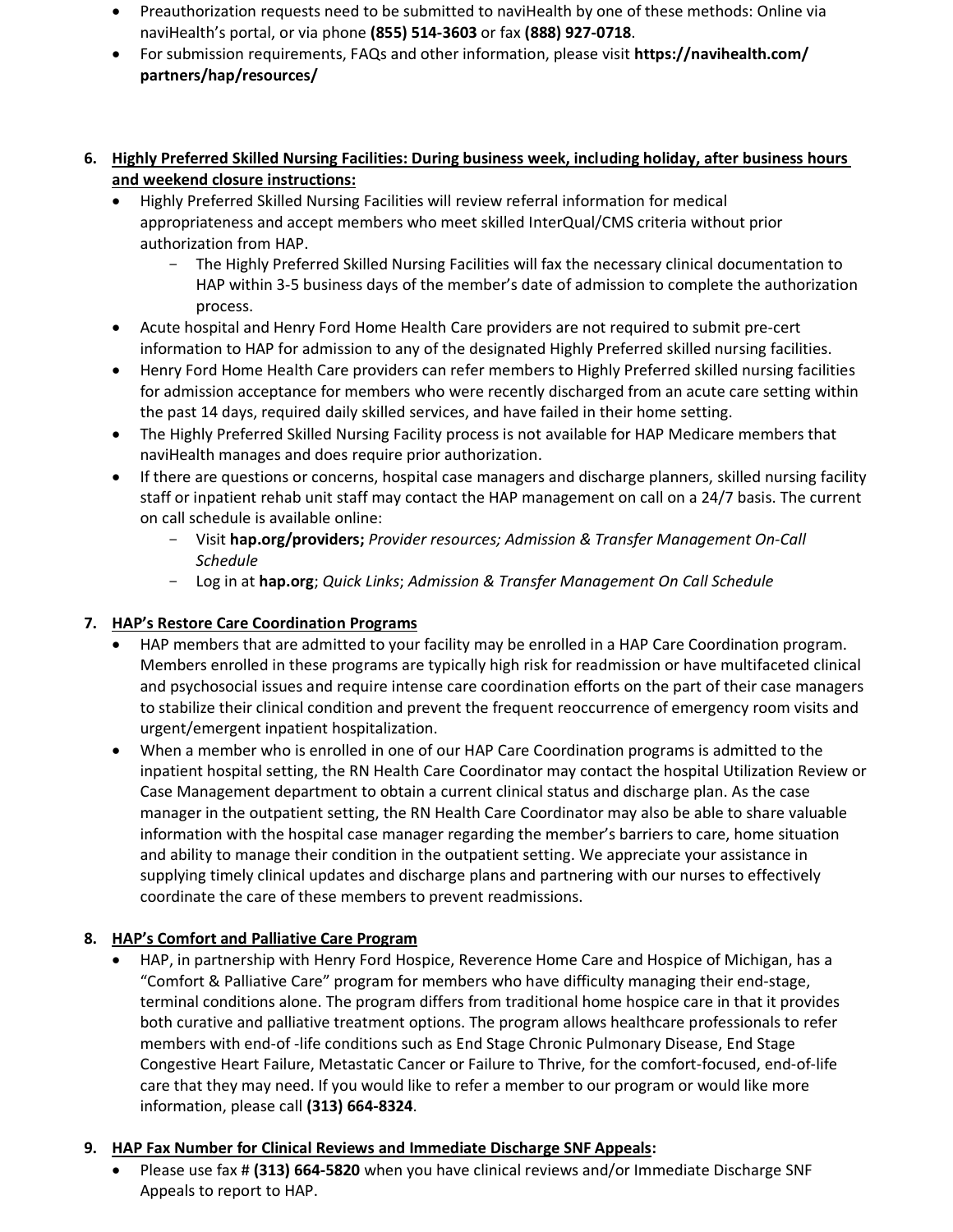• Please call **(313) 401-3928** to report an Immediate Discharge SNF Appeal.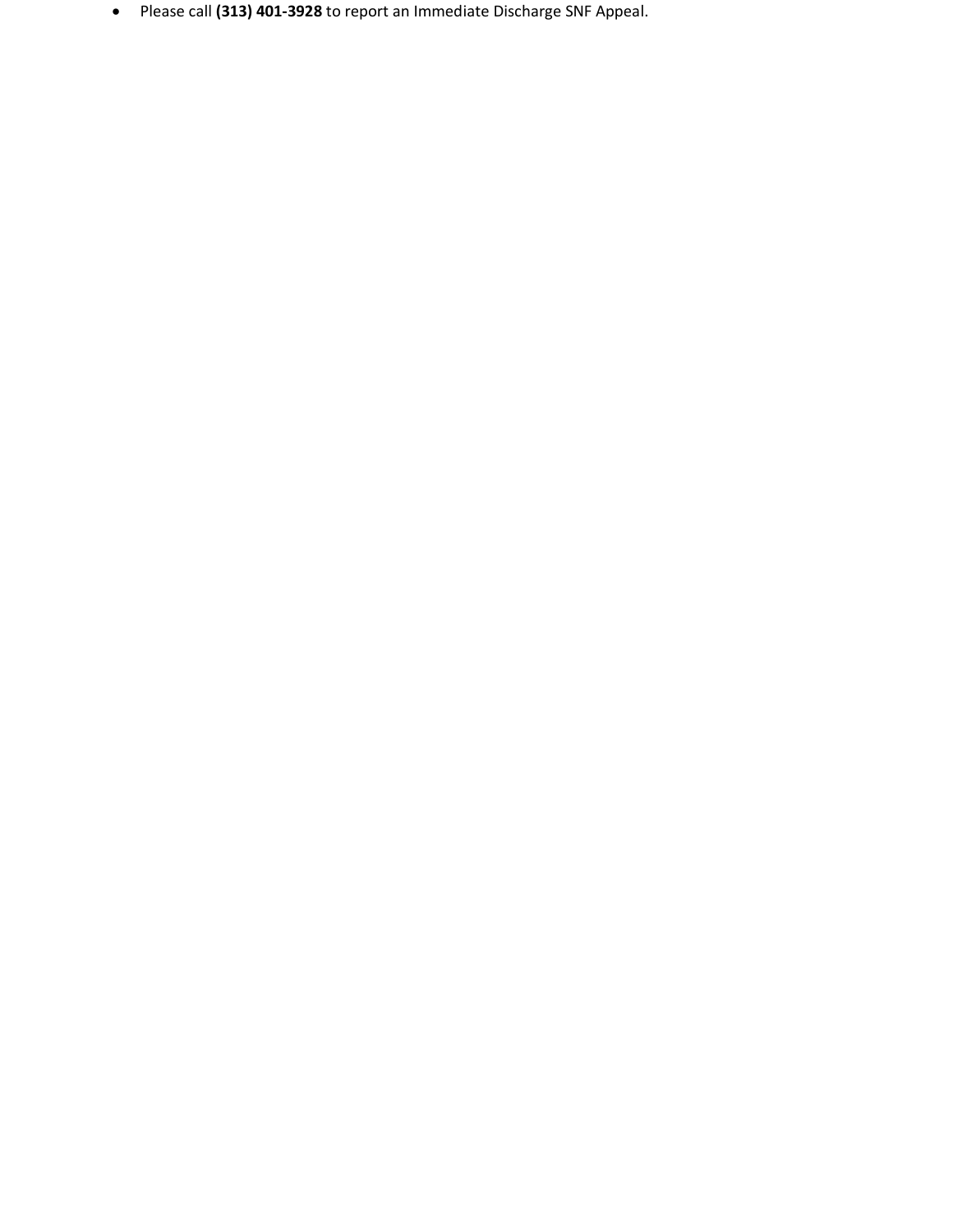

# **Admission /Transfer Management Call Schedule**

| Ginger Johnson, Manager, SNF, LTAC, Immediate Discharge SNF Appeal | $(313)$ 401-3928 |
|--------------------------------------------------------------------|------------------|
| Joshua Gilbert, Manager, Admissions and Referral Management.       | $(313)$ 401-7341 |

### **\*\*Please see page 1 for departmental closures\*\***

### **May 2022 – On Call Contact:**

**Joshua Gilbert, Manager, Admissions and Referral Management (313) 401-7341**

| <b>Sunday</b> | <b>Monday</b>                        | Tuesday | Wednesday | Thursday | <b>Friday</b> | Saturday |
|---------------|--------------------------------------|---------|-----------|----------|---------------|----------|
|               |                                      |         | 4         |          |               |          |
| 8             |                                      | 10      | 11        | 12       | 13            | 14       |
| 15            | 16                                   | 17      | 18        | 19       | 20            | 21       |
| 22            | 23                                   | 24      | 25        | 26       | 27            | 28       |
| 29            | 30<br><b>HAP closed</b><br>Labor Day | 31      |           |          |               |          |

### **June 2022 – On Call Contact:**

**Joshua Gilbert, Manager, Admissions and Referral Management (313) 401-7341**

| <b>Sunday</b> | <b>Monday</b> | <b>Tuesday</b> | Wednesday | Thursday | Friday | Saturday |
|---------------|---------------|----------------|-----------|----------|--------|----------|
|               |               |                |           |          |        | 14       |
| 5             | 6             |                | 18        |          | 10     | 11       |
| 12            | 13            | 14             | 15        | 16       | 17     | 18       |
| 19            | 20            | 21             | 22        | 23       | 24     | 25       |
| 26            | 27            | 28             | 29        | 30       |        |          |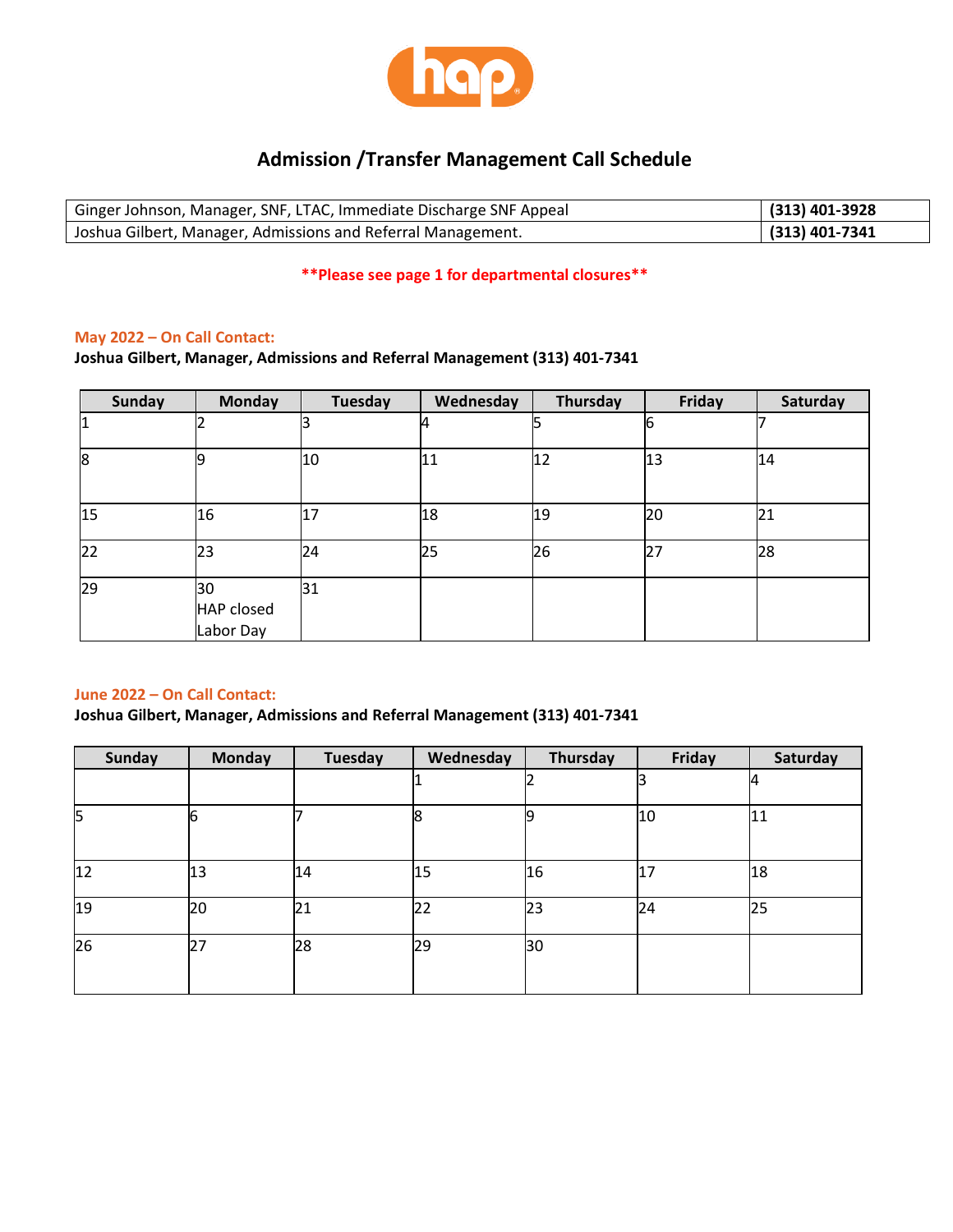## **July 2022 – On Call Contact:**

**Joshua Gilbert, Manager, Admissions and Referral Management (313) 401-7341**

| <b>Sunday</b> | <b>Monday</b>                                        | <b>Tuesday</b> | Wednesday | Thursday | Friday | Saturday       |
|---------------|------------------------------------------------------|----------------|-----------|----------|--------|----------------|
|               |                                                      |                |           |          | 11     | $\overline{2}$ |
| ß             | 4<br>HAP closed.<br>July 4 <sup>th</sup><br>Holiday. |                | 6         |          | 8      | 9              |
| 10            | 11                                                   | 12             | 13        | 14       | 15     | 16             |
| 17            | 18                                                   | 19             | 20        | 21       | 22     | 23             |
| 24            | 25                                                   | 26             | 27        | 28       | 29     | 30             |
| 31            |                                                      |                |           |          |        |                |

## **August 2022 – On Call Contact:**

**Joshua Gilbert, Manager, Admissions and Referral Management (313) 401-7341**

| Sunday          | Monday | Tuesday | Wednesday | Thursday | Friday | Saturday |
|-----------------|--------|---------|-----------|----------|--------|----------|
|                 |        |         |           |          |        | 6        |
| ℸ               | 8      |         | 10        | 11       | 12     | 13       |
| 14              | 15     | 16      | 17        | 18       | 19     | 20       |
| $\overline{21}$ | 22     | 23      | 24        | 25       | 26     | 27       |
| 28              | 29     | 30      | 31        |          |        |          |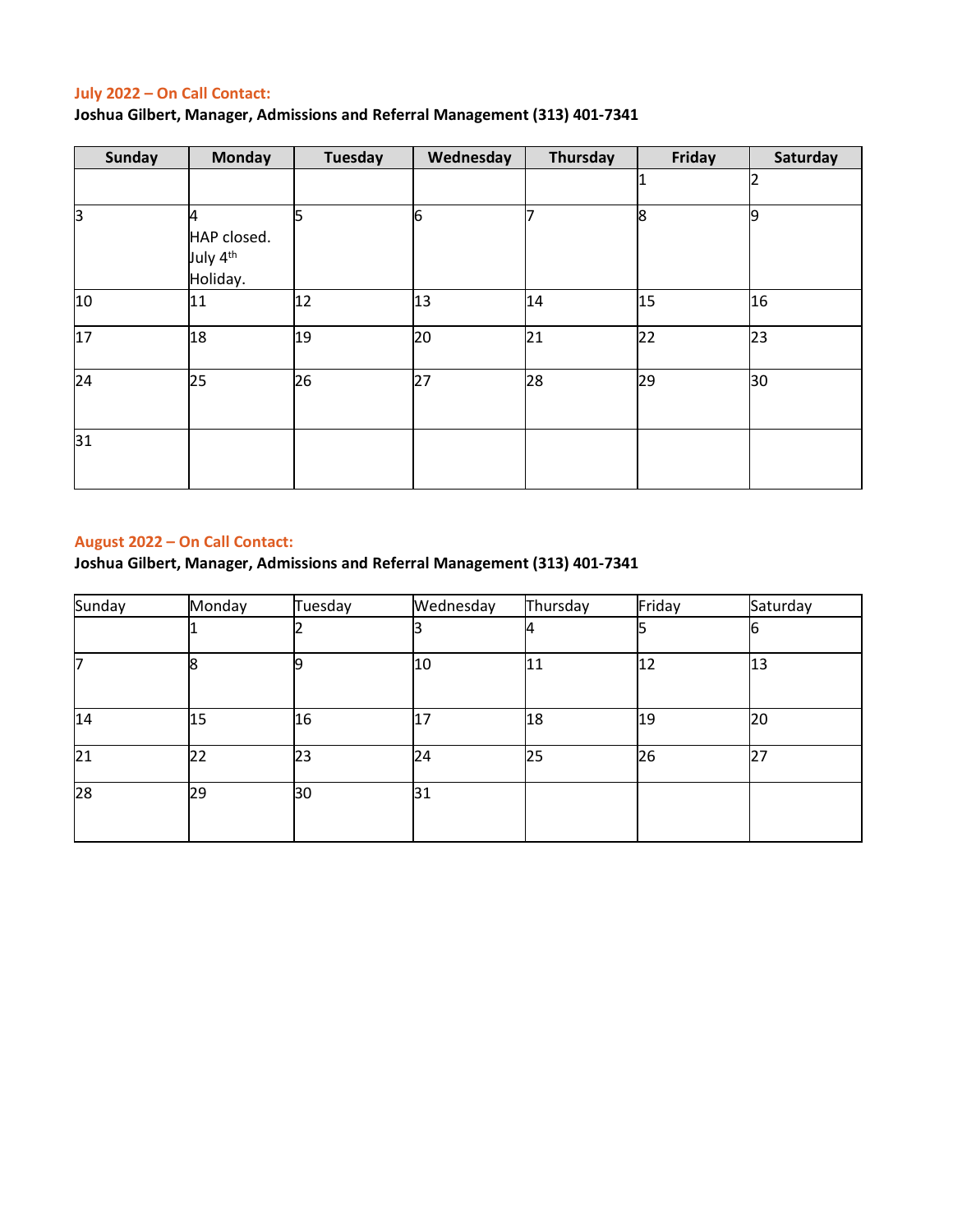

# **Highly Preferred Skilled Nursing Facilities**

DEARBORN, MI 48126

**ALLEN PARK** HEARTLAND HEALTH CARE CENTER-ALLEN PARK 9150 ALLEN RD ALLEN PARK, MI 48101

#### **ANN ARBOR**

CARE AND REHABILITATION CENTER AT GLACIER HILLS 1200 EARHART RD ANN ARBOR, MI 48105

HEARTLAND HEALTH CARE CENTER-ANN ARBOR 4701 E. HURON RIVER DR ANN ARBOR, MI 48105

#### **BAY CITY**

BAY SHORES SENIOR CARE AND REHAB CENTER 3254 E MIDLAND RD BAY CITY, MI 48706

HEARTLAND HEALTH CARE CENTER-HAMPTON 800 MULHOLLAND RD BAY CITY, MI 48708

THE CARRIAGE HOUSE OF BAY CITY 2394 MIDLAND RD BAY CITY, MI 48706

### **CANTON**

REGENCY AT CANTON 45900 GEDDES ROAD CANTON, MI 48188

#### **CARO**

TUSCOLA COUNTY MEDICAL CARE FACILITY 1285 CLEAVER RD CARO, MI 48723

### **DEARBORN**

BEAUMONT REHABILITATION & CONTINUING CARE, DEARBORN 16391 ROTUNDA DR DEARBORN, MI 48120

HENRY FORD VILLAGE, INC 15101 FORD RD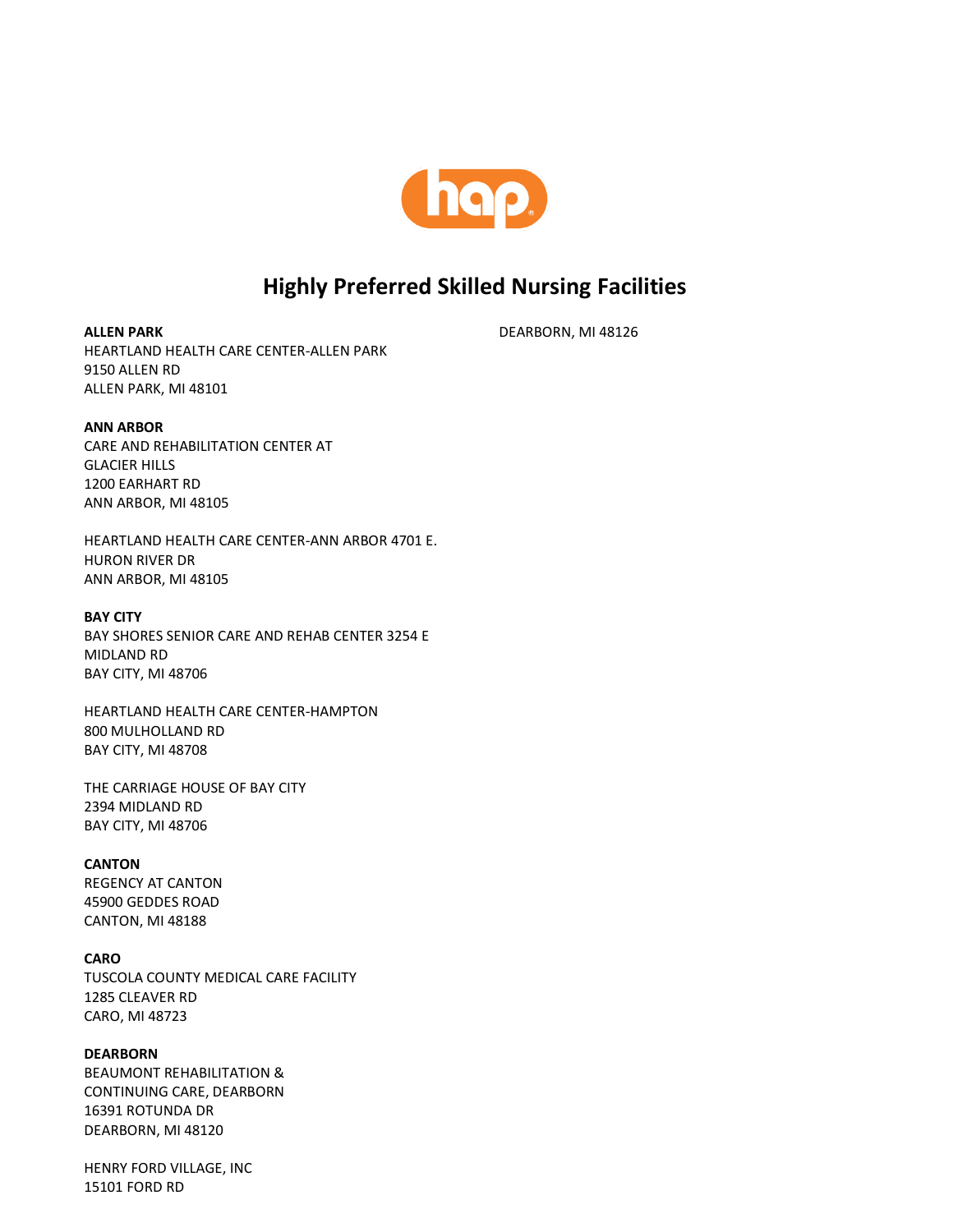**DETROIT** ALPHA MANOR NURSING HOME 440 E GRAND BLVD DETROIT, MI 48207

HARTFORD NURSING & REHABILITATION CENTER 6700 W OUTER DR DETROIT, MI 48235

OMNI CONTINUING CARE 5201 CONNER DETROIT, MI 48213

QUALICARE NURSING HOME 695 E GRAND BLVD DETROIT, MI 48207

### **DURAND**

DURAND SENIOR CARE AND REHAB CENTER, LLC 8750 E MONROE RD DURAND, MI 48429

#### **EAST LANSING**

MEDILODGE OF EAST LANSING 1843 N HAGADORN RD EAST LANSING, MI 48823

#### **ESSEXVILLE**

BAY COUNTY MEDICAL CARE FACILITY 564 W HAMPTON ROAD ESSEXVILLE, MI 48732

#### **FARMINGTON**

MEDILODGE OF FARMINGTON 34225 GRAND RIVER AVE FARMINGTON, MI 48335

### **FENTON**

WELLBRIDGE OF FENTON 901 PINE CREEK DRIVE FENTON, MI 48430

### **FLINT**

HEARTLAND HEALTH CARE CENTER-BRIARWOOD 3011 N CENTER RD FLINT, MI 48506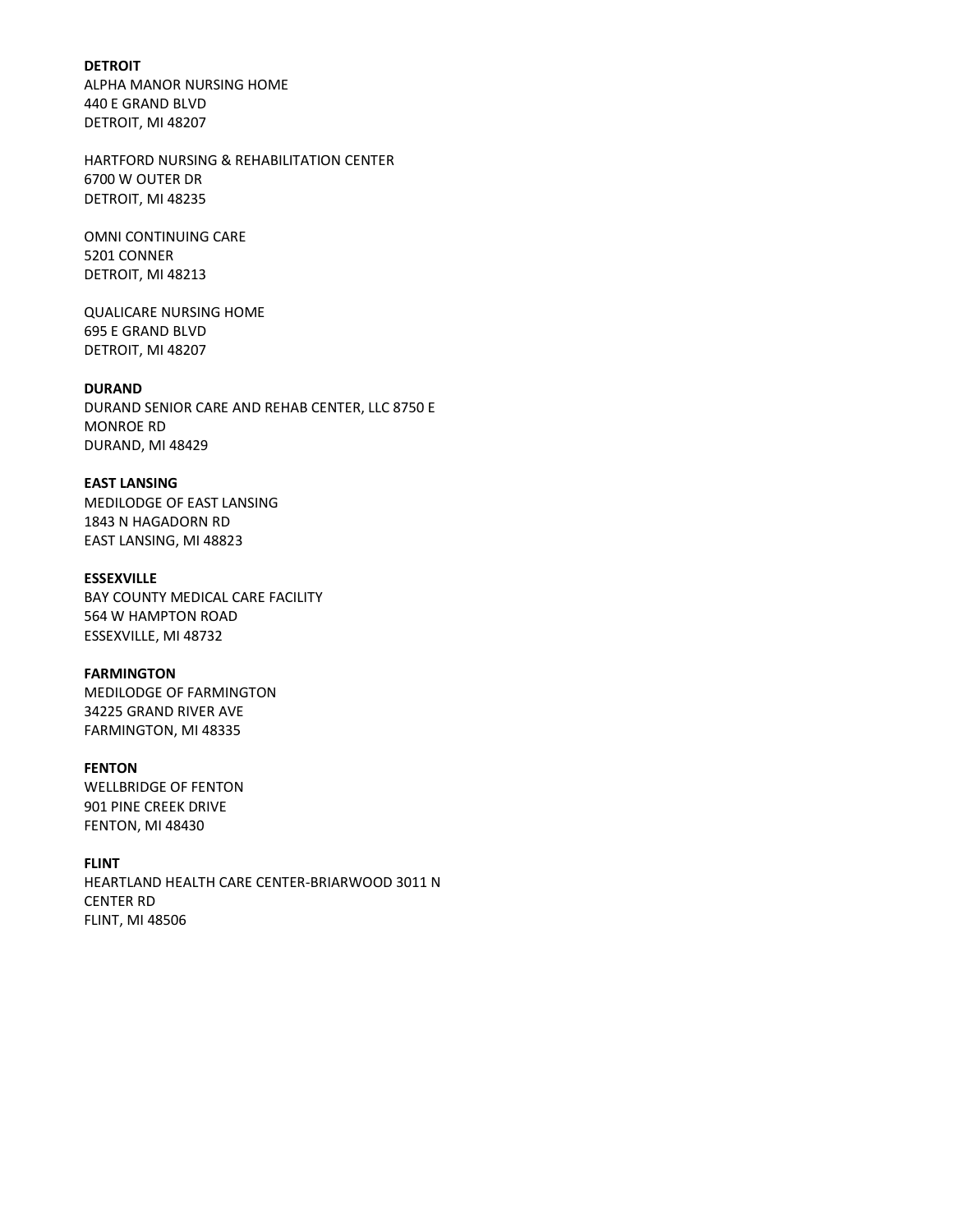**FLUSHING** HEARTLAND HEALTH CARE CENTER-FOSTRIAN 540 SUNNYSIDE DR FLUSHING, MI 48433

**FORT GRATIOT**  MEDILODGE OF PORT HURON 5635 LAKESHORE FORT GRATIOT, MI 48059

**FRANKENMUTH**  MEDILODGE OF FRANKENMUTH 500 W GENESEE FRANKENMUTH, MI 48734

**FRASER** SANCTUARY AT FRASER VILLA 33300 UTICA RD FRASER, MI 48026

**GRAND BLANC**  MEDILODGE OF GRAND BLANC 11941 BELSAY RD GRAND BLANC, MI 48439

REGENCY AT GRAND BLANC 1330 GRAND POINTE COURT GRAND BLANC, MI 48439

THE OAKS AT WOODFIELD 5370 E BALDWIN ROAD GRAND BLANC, MI 48439

**GROSSE POINTE WOODS**  HEARTLAND HEALTH CARE CENTER - GROSSE POINTE WOODS 21401 MACK AVE GROSSE POINTE WOODS, MI 48236

**HOWELL** WELLBRIDGE OF BRIGHTON 2200 DORR ROAD HOWELL, MI 48843

**JACKSON** ALLEGRA NURSING AND REHAB 434 W NORTH ST JACKSON, MI 49202

**KAWKAWLIN** HURON WOODS NURSING CENTER 1395 S HURON RD KAWKAWLIN, MI 48631

**LAPEER** LAPEER COUNTY MEDICAL CARE FAC 1455 SUNCREST DR LAPEER, MI 48446

STONEGATE HEALTH CAMPUS 2525 DEMILLE ROAD LAPEER, MI 48446

**LINDEN** CARETEL INNS OF LINDEN 202 SOUTH BRIDGE STREET LINDEN, MI 48451

**LIVONIA**  MARYCREST MANOR 15475 MIDDLEBELT RD LIVONIA, MI 48154

**MAYVILLE** FISHER SENIOR CARE AND REHAB 521 OHMER RD MAYVILLE, MI 48744

**MILFORD** MEDILODGE OF MILFORD 555 HIGHLAND AVE MILFORD, MI 48381

WEST HICKORY HAVEN 3310 W COMMERCE RD MILFORD, MI 48380

**MONROE** FOUNTAIN VIEW OF MONROE 1971 N MONROE STREET MONROE, MI 48162

MEDILODGE OF MONROE 481 VILLAGE GREEN LANE MONROE, MI 48162

**MONTROSE** MEDILODGE OF MONTROSE INC 9317 W VIENNA RD MONTROSE, MI 48457

**NOVI** WELLBRIDGE OF NOVI, LLC 48300 11 MILE ROAD NOVI, MI 48374

**OWOSSO** SHIAWASSEE COUNTY MED CARE FAC 275 CALEDONIA DRIVE OWOSSO, MI 48867